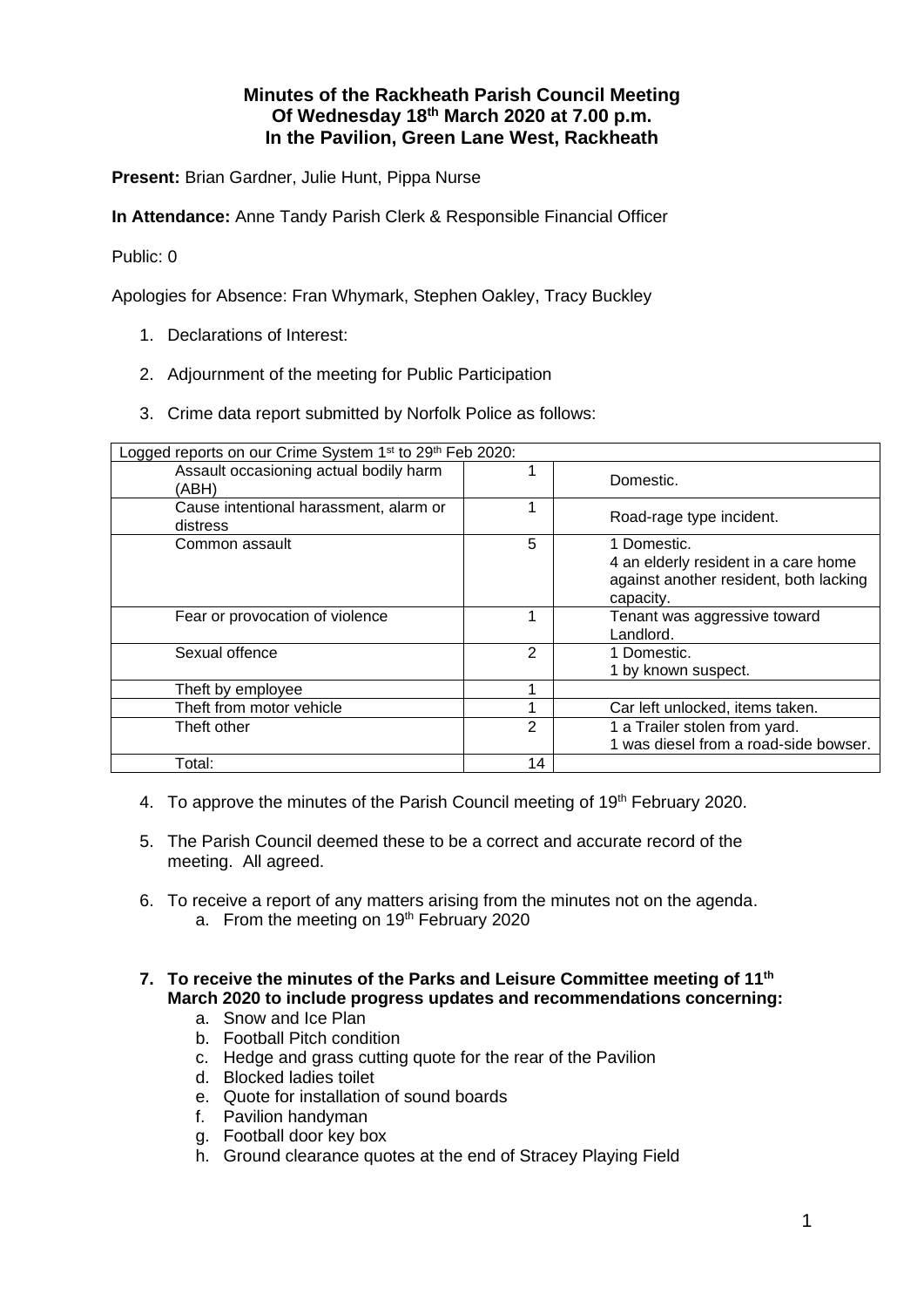- i. Update on Pavilion fire doors
- j. Dog fouling at Stracey Park.
- 8. **Report from the Planning Committee meeting of 3rd March 2020 to include the following Planning Matters:**
	- a. 20200202: Green Lane East, Little Plumstead development. Updated planning application.
	- b. 20200307: Description: Proposed extension to side elevation and a new porch to front door Location: 59 Vera Road, Rackheath, NR13 6QN Application Type: Householder.
	- c. 20191590: Amended plans. Description: Proposed Demolition of Dwelling & Erection of a Replacement Dwelling Location: 55 Salhouse Road, Rackheath, NR13 6PD Applicant: Mr B Copland.
	- d. 20200390: Description: Side extension consisting of front and rear extensions to garage and first floor extension over garage Location: Nordon, 59 Green Lane East, Rackheath, NR13 6QL Application Type: Householder.
	- e. GNLP: Discussion on a formal response to be recommended to the full Council for approval.
	- f. Salhouse Road and Gamble Compound update
- 9. **Report from the Finance Committee of 10th March 2020 to include updates and recommendations concerning**:
	- a. Matters arising Nursery dilapidation deposit
	- b. Review of the Dr's surgery lease agreement.
	- c. Future events and how these are funded.
	- d. Expenses how are these requested, and the paperwork required
	- e. Review of Committee spending limits
	- f. Review of financial policies and procedures

### **10. Report from the Communications Committee of 20th February 2020 with recommendations concerning:**

- **a.** Parish Council name change to Community Council.
- **b.** Facebook use
- **c.** Sharing correspondence internally and externally

### **11. Accounts**

- a. To approve Payments (attached at Appendix A)
- b. To note the monthly bank reconciliation to  $29<sup>th</sup>$  February 2020 and budget update
- c. NPTS Risk Assessment Training in June 2020. Request for Clerk to attend.
- d. ICO Renewal. Consider setting up a Direct Debit for an annual £5 discount.
- e. Business rates for 2020/21 received from Broadland DC.
- f. NPTS Annual Renewal for 2020/21
- g. Approval of payment to Nick Lambert for moving office furniture.
- h. Approval of payment to Diana Dring for assistance with completing year end
- i. Arrangements for holding damage deposits for Pavilion bookings

# **12. Change of Council meeting night from Wednesday to Tuesday.**

### **13. Set dates of Annual Meetings.**

- **14. Covid-19 measures.** What does the Council need to consider?
- **15. To receive correspondence and agree response (if any)**